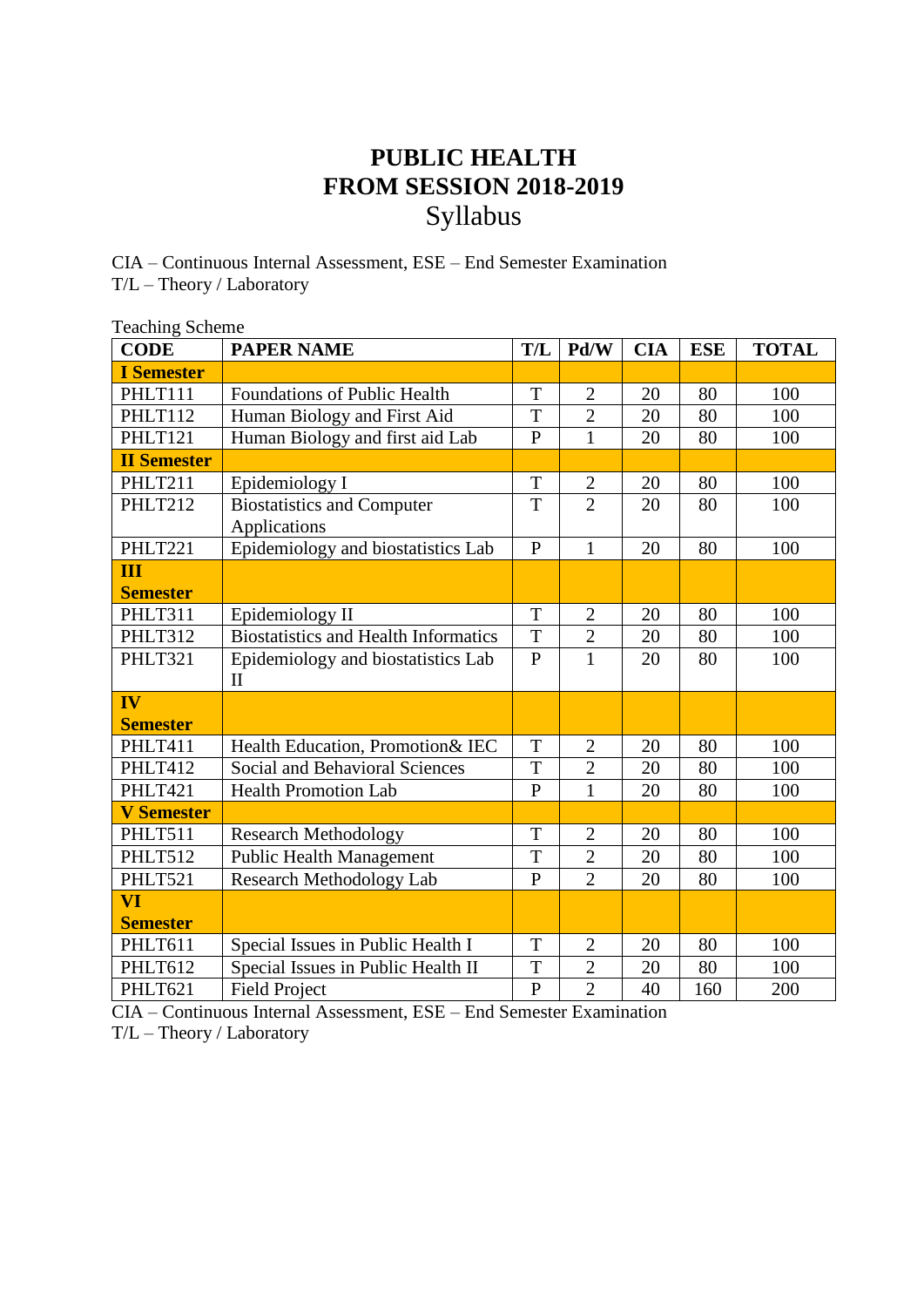## **Syllabus applied for batch admitted in session 2018-19**

| <b>CODE</b>        | <b>PAPER NAME</b>                                                                                                                                                                                   | T/L | Pd/W             | <b>CIA</b> | <b>ESE</b> | <b>TOTAL</b> |  |  |
|--------------------|-----------------------------------------------------------------------------------------------------------------------------------------------------------------------------------------------------|-----|------------------|------------|------------|--------------|--|--|
| <b>I</b> Semester  |                                                                                                                                                                                                     |     |                  |            |            |              |  |  |
| <b>PHLT111</b>     | <b>Foundations of Public Health</b>                                                                                                                                                                 | T   | $\overline{2}$   | 20         | 80         | 100          |  |  |
| UNIT <sub>1</sub>  | History and Concepts of Public Health, Healthcare versus Medical Care, Approaches<br>to Public Health                                                                                               |     |                  |            |            |              |  |  |
| <b>UNIT 2</b>      | Health Basic Concepts and Definition, Dimension, Determinants and Indicators of<br>Health, Concept of well being                                                                                    |     |                  |            |            |              |  |  |
| <b>UNIT3</b>       | Health situation and Trends and Transition in India                                                                                                                                                 |     |                  |            |            |              |  |  |
| <b>UNIT4</b>       | Health system in India: structure of health care delivery system, AYUSH, Different<br><b>Systems of Medicine</b>                                                                                    |     |                  |            |            |              |  |  |
| <b>UNIT 5</b>      | Social Determinants of Public Health and Introduction to Cultural factors related to<br>health.                                                                                                     |     |                  |            |            |              |  |  |
|                    |                                                                                                                                                                                                     |     |                  |            |            |              |  |  |
| <b>PHLT112</b>     | <b>Human Biology And First Aid</b><br>T<br>80<br><b>100</b><br><b>20</b><br>$\boldsymbol{2}$                                                                                                        |     |                  |            |            |              |  |  |
| <b>UNIT 1</b>      | Applied Anatomy and Physiology of Respiratory System, Digestive System,<br>Reproductive System, Urinary System, Cardiovascular System                                                               |     |                  |            |            |              |  |  |
| <b>UNIT2</b>       | Applied Anatomy and Physiology of Muscular System, Endocrine System, Skeletal<br>System, Nervous System                                                                                             |     |                  |            |            |              |  |  |
| <b>UNIT 3</b>      | First Aid: Aim, responsibilities of first aid, Snake bite, Insect bite, Anaphylaxis,<br>Wounds, Burns, Heat stroke, Frost bite, Seizure, sprain and strain, cardiac arrest, CPR                     |     |                  |            |            |              |  |  |
| <b>UNIT4</b>       | Communicable Diseases: Concepts and Principles, Prevention and Control: TB,<br>Vector born diseases, Leprosy, Influenza, water borne disease, AIDS and others STD.                                  |     |                  |            |            |              |  |  |
| <b>UNIT 5</b>      | Non-Communicable Diseases: Concepts and Principles, Prevention and Control:<br>Cardiovascular diseases, Stroke, Hypertension, Diabetes, Cancer and others, obesity<br>and accidents, blindness      |     |                  |            |            |              |  |  |
|                    |                                                                                                                                                                                                     |     |                  |            |            |              |  |  |
| <b>PHLT121</b>     | ${\bf P}$<br>Human anatomy and First Aid<br>20<br>80<br>100<br>1<br><b>Practical include general</b><br>demonstration of human organs,<br>measurement of vitals, First Aid<br>and BLS demonstration |     |                  |            |            |              |  |  |
| <b>II Semester</b> |                                                                                                                                                                                                     |     |                  |            |            |              |  |  |
| <b>PHLT211</b>     | <b>Epidemiology I</b>                                                                                                                                                                               | T   | $\boldsymbol{2}$ | 20         | 80         | 100          |  |  |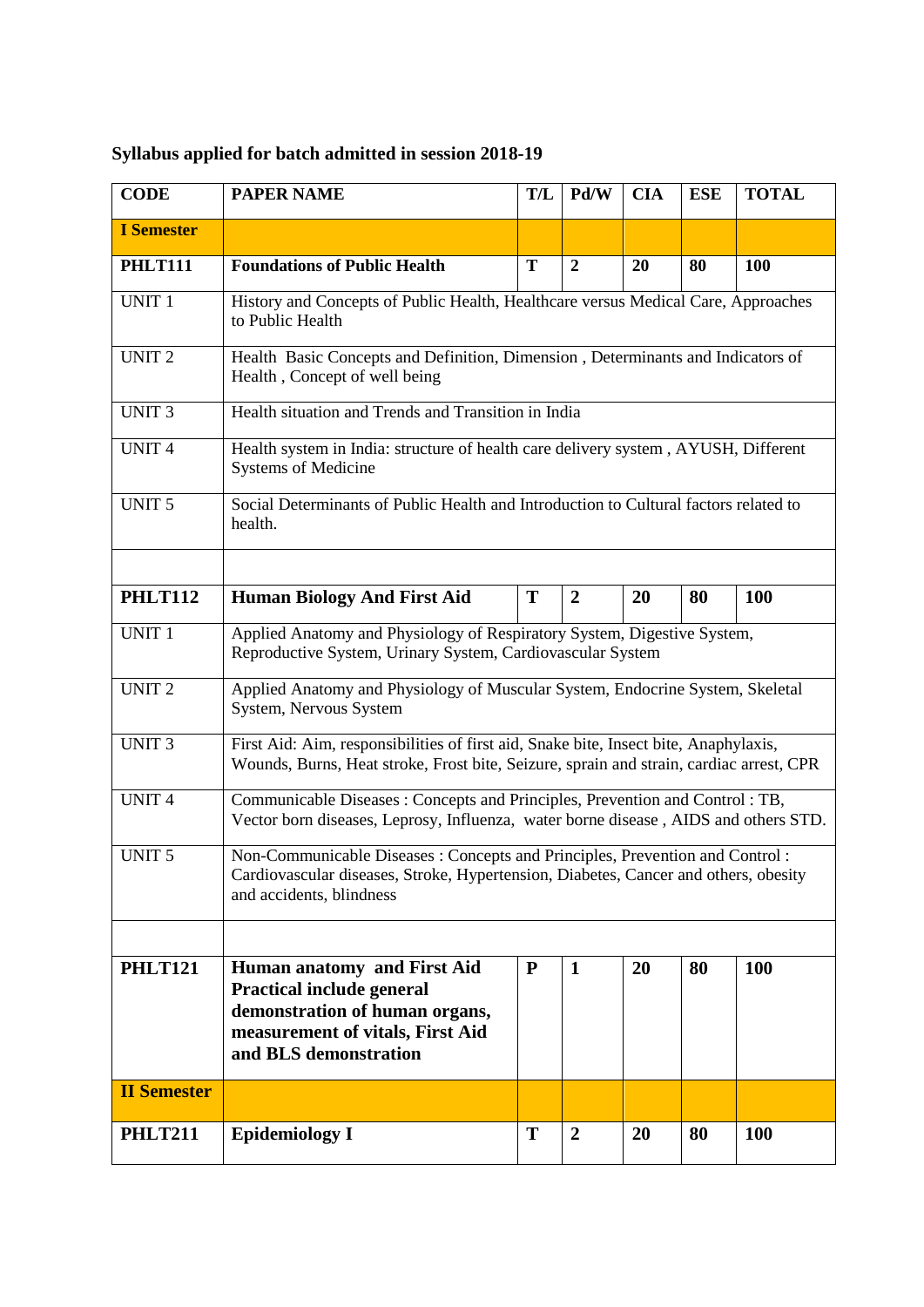| <b>UNIT 1</b>  | Epidemiology: Introduction, objectives, types, Data sources for Epidemiology                                                                                                                                      |           |                  |    |    |            |  |  |  |
|----------------|-------------------------------------------------------------------------------------------------------------------------------------------------------------------------------------------------------------------|-----------|------------------|----|----|------------|--|--|--|
| <b>UNIT 2</b>  | Epidemiological concept of disease, Measures of disease frequency                                                                                                                                                 |           |                  |    |    |            |  |  |  |
| <b>UNIT3</b>   | Epidemiological methods: Descriptive Epidemiology, Analytical Epidemiology,                                                                                                                                       |           |                  |    |    |            |  |  |  |
| <b>UNIT4</b>   | Experimental Epidemiology: uses, types: Screening in health and disease: Principles<br>underlying screening program                                                                                               |           |                  |    |    |            |  |  |  |
| <b>UNIT 5</b>  | Outbreaks and Epidemic Investigations, Prevention and Control: with examples                                                                                                                                      |           |                  |    |    |            |  |  |  |
| <b>PHLT212</b> | <b>Biostatistics and Computer</b><br><b>Applications</b>                                                                                                                                                          | T         | $\boldsymbol{2}$ | 20 | 80 | 100        |  |  |  |
| <b>UNIT 1</b>  | Data and Data Presentation: Types of data, simple, compound, percentage, bar chart,<br>Histogram, Frequency Polygon, Frequency curve, Normal curves, Skewed diagram.                                              |           |                  |    |    |            |  |  |  |
| <b>UNIT2</b>   | Sample, sampling methods, estimation of sample size                                                                                                                                                               |           |                  |    |    |            |  |  |  |
| <b>UNIT3</b>   | Numerical Description of Data: Measures of central tendency, Mean Median, Mode,<br>Geometric mean, Harmonic mean                                                                                                  |           |                  |    |    |            |  |  |  |
| <b>UNIT4</b>   | Measures of dispersion: range, Mean Deviation, Standard Deviation, quartile<br>deviation, Co-efficient of variation, Standard Error                                                                               |           |                  |    |    |            |  |  |  |
| <b>UNIT 5</b>  | Probability and Probability distribution : events, Probability, sampling, Conditional<br>probability, Addition and multiplication rules of Probability                                                            |           |                  |    |    |            |  |  |  |
| <b>PHLT221</b> | <b>Epidemiology and Biostatistics</b><br>Lab include presentation of data,<br>measurement of incidence and<br>prevalence rate, central tendency,<br>dispersion.                                                   | ${\bf P}$ | $\mathbf{1}$     | 20 | 80 | <b>100</b> |  |  |  |
|                | <b>Internship program</b>                                                                                                                                                                                         |           |                  |    |    |            |  |  |  |
|                | Field visits for understanding the<br>health programs like Immunization<br>camps/ programs, , Geriatric dept.,<br>PHC/CHC/ District Hospital visits,<br>Subcentres/ Asha worker visits,<br>Trauma/Emergency dept. |           |                  |    |    |            |  |  |  |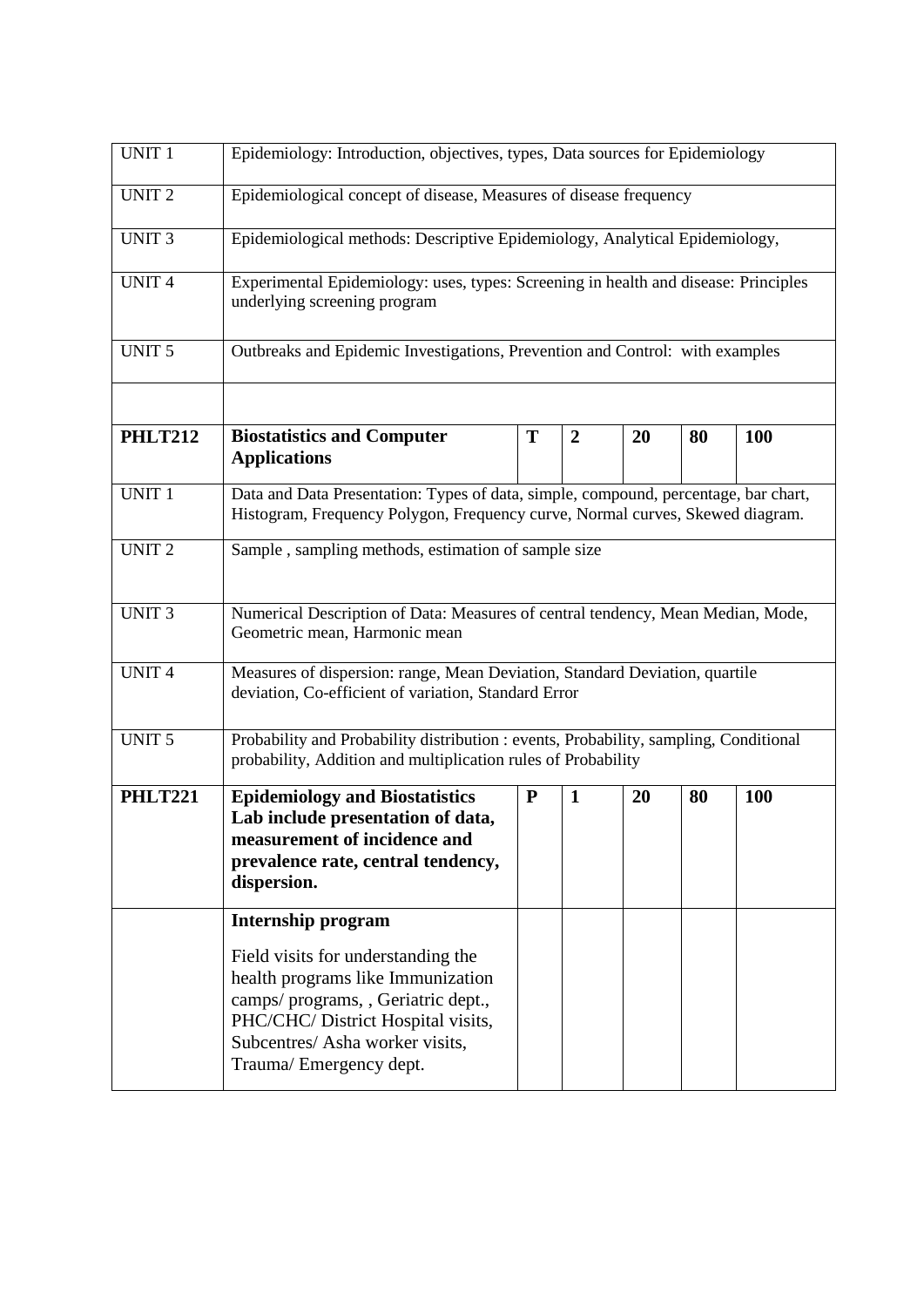## **Syllabus applied for the batch admitted in session 2018-19**

| Ш<br><b>Semester</b> |                                                                                                                                                                                                                                                                                                                                                                                                                                              |           |                |    |    |            |  |  |  |
|----------------------|----------------------------------------------------------------------------------------------------------------------------------------------------------------------------------------------------------------------------------------------------------------------------------------------------------------------------------------------------------------------------------------------------------------------------------------------|-----------|----------------|----|----|------------|--|--|--|
| <b>PHLT311</b>       | <b>Epidemiology II</b>                                                                                                                                                                                                                                                                                                                                                                                                                       | T         | $\overline{2}$ | 20 | 80 | 100        |  |  |  |
| <b>UNIT 1</b>        | Measures of Association and causality: Association Between Two Variables, Strength<br>Of The Association, Impact of the Association, Hills Criteria of Causation.                                                                                                                                                                                                                                                                            |           |                |    |    |            |  |  |  |
| <b>UNIT 2</b>        | Confounding and Bias; Selection bias, Information bias, Confounding bias,<br>Prevention of Bias in Basic Study Design                                                                                                                                                                                                                                                                                                                        |           |                |    |    |            |  |  |  |
| <b>UNIT3</b>         | Communicable Disease Epidemiology; epidemiological characteristics , Risk factors,<br>Treatment challenges and approaches for major ID (Measles, Polio, Acute respiratory<br>infections-hep A,E, Influenza, Acute diarrheal diseases, Malaria and Dengue,<br>Helminthic Infections- Ascarisis, Hookworm, TB, Leprosy, HIV, Hepatitis B,C,<br>Rabies, Sexually Transmitted Infections), Emerging and re-emerging of diseases,<br>immunization |           |                |    |    |            |  |  |  |
| <b>UNIT4</b>         | Non Communicable Disease Epidemiology; epidemiological characteristics of the<br>major NCD: CHD, Diabetes, Obesity, Cancer, Blindness, & Accidents; Risk factors<br>for major NCD, Treatment challenges and prevention and control approaches for<br>major NCD                                                                                                                                                                               |           |                |    |    |            |  |  |  |
| <b>UNIT 5</b>        | Surveillance; Types and aims of surveillance, Key Elements of Surveillance System,<br>steps in setting up surveillance, criteria for undertaking surveillance, need for<br>surveillance, IDSP.                                                                                                                                                                                                                                               |           |                |    |    |            |  |  |  |
| <b>PHLT312</b>       | <b>Biostatistics and Health Informatics</b>                                                                                                                                                                                                                                                                                                                                                                                                  | T         | $\overline{2}$ | 20 | 80 | <b>100</b> |  |  |  |
| <b>UNIT 1</b>        | Testing of Hypothesis: Hypothesis, level significance, parametric tests: t-test, Z-test<br>and, non-parametric tests: Chi2 test.                                                                                                                                                                                                                                                                                                             |           |                |    |    |            |  |  |  |
| <b>UNIT 2</b>        | Correlation: types, scattered diagram, Karl Pearson's coefficient of correlation.                                                                                                                                                                                                                                                                                                                                                            |           |                |    |    |            |  |  |  |
| <b>UNIT 3</b>        | Study of Vital Statistics, Introduction to different statistical soft wares                                                                                                                                                                                                                                                                                                                                                                  |           |                |    |    |            |  |  |  |
| <b>UNIT4</b>         | Introduction to Health and Medical Informatics: Definition and concept, information<br>management, information technology and informatics, Use of health informatics.<br>History of Medical Informatics, Hospital management and information system,<br>Computer-based patient record.                                                                                                                                                       |           |                |    |    |            |  |  |  |
| <b>UNIT 5</b>        | Telehealth: definition, telehealth and telemedicine, uses and scope. e-health and<br>mhealth: introduction, definition and uses and application                                                                                                                                                                                                                                                                                              |           |                |    |    |            |  |  |  |
| <b>PHLT321</b>       | <b>Epidemiology and Computer</b><br><b>Application Lab II include BMI,</b><br>Anthropometric measures and<br><b>Training of EPI INFO</b>                                                                                                                                                                                                                                                                                                     | ${\bf P}$ | $\mathbf{1}$   | 20 | 80 | <b>100</b> |  |  |  |
|                      |                                                                                                                                                                                                                                                                                                                                                                                                                                              |           |                |    |    |            |  |  |  |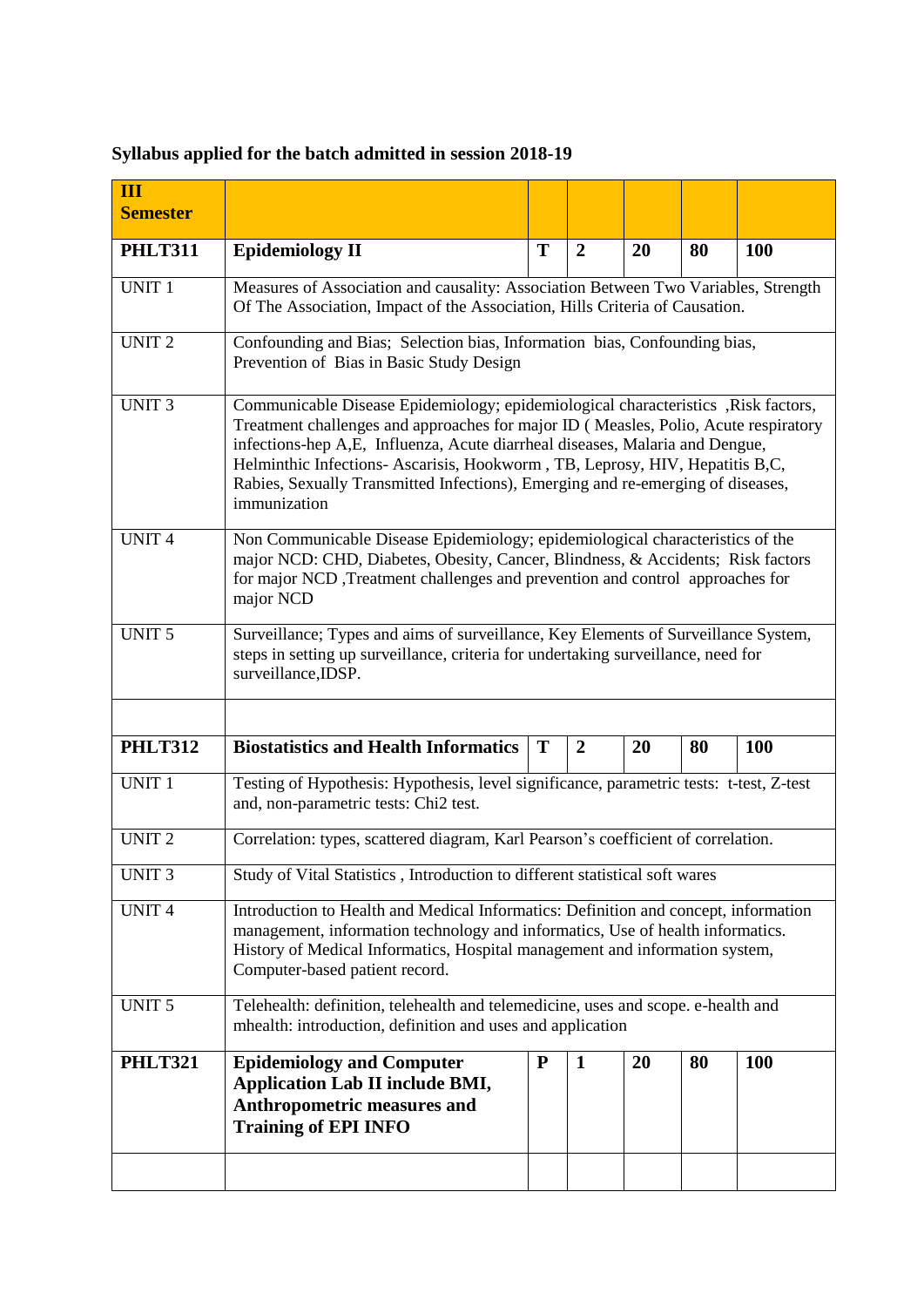| <b>IVSemester</b> |                                                                                                                                                                                                                 |           |                  |    |    |            |  |  |
|-------------------|-----------------------------------------------------------------------------------------------------------------------------------------------------------------------------------------------------------------|-----------|------------------|----|----|------------|--|--|
| <b>PHLT411</b>    | <b>Health Education, Promotion&amp;</b><br><b>IEC</b>                                                                                                                                                           | T         | $\overline{2}$   | 20 | 80 | <b>100</b> |  |  |
| <b>UNIT 1</b>     | Introduction to health education: Definition, concept, goals and objective of health<br>education, role of health educator.                                                                                     |           |                  |    |    |            |  |  |
| <b>UNIT2</b>      | Introduction to health promotion : Definition, concept and charters of health<br>promotion                                                                                                                      |           |                  |    |    |            |  |  |
| <b>UNIT3</b>      | Theories of Health Behavior: Stages of Change Model , Social learning/social<br>cognitive theory, Health Belief Model, Diffusion of Innovations Theory                                                          |           |                  |    |    |            |  |  |
| <b>UNIT4</b>      | Methods and Approaches to health education: IEC, Individual and group approach-<br>Medical or Preventive, Behavior Change, Educational, Empowerment, Social Change;<br>Mass media, Social marketing, Counseling |           |                  |    |    |            |  |  |
| UNIT <sub>5</sub> | Workplace health promotion: Concept and guidelines, key elements of a workplace<br>health program; health promotion at school, hospital and for vulnerable population<br>and high risk group.                   |           |                  |    |    |            |  |  |
| <b>PHLT412</b>    | <b>Social and Behavioral Sciences</b>                                                                                                                                                                           | T         | $\boldsymbol{2}$ | 20 | 80 | <b>100</b> |  |  |
| <b>UNIT 1</b>     | Psychology and Public Health: Scope, Dynamics Of Behavior, Emotions, Attitudes,<br>Learning , Habits, Frustration And Conflict, Personality, Intelligence                                                       |           |                  |    |    |            |  |  |
| <b>UNIT2</b>      | Sociology and Public Health: Social psychology, medical Sociology, Individual,<br>Social organization,                                                                                                          |           |                  |    |    |            |  |  |
| <b>UNIT 3</b>     | Social Pathology, immoral traffic (prevention) act, child labor (prohibition and<br>regulation) act, COPRA, ESI act and demography. Social welfare schemes                                                      |           |                  |    |    |            |  |  |
| <b>UNIT4</b>      | Culture and health: Impact of Culture on health, Indian cultural practices and health<br>risk, cultural competence and health care, i) rural/urban migrant ii) cross cultural<br>differences                    |           |                  |    |    |            |  |  |
| <b>UNIT 5</b>     | Community need assessment approach: Introduction and Overview, Planning and<br>Organizing Phase, Need Assessment Methodology, Review and Rate the Data, Record<br>and Summarize data, Action Plan, Conclusion   |           |                  |    |    |            |  |  |
| <b>PHLT421</b>    | <b>Health Education and Promotion</b><br>Lab include one way-two way<br>communication, poster making,<br>role model, report writing                                                                             | ${\bf P}$ | $\mathbf{1}$     | 20 | 80 | <b>100</b> |  |  |
|                   | <b>Internship Program</b><br>A total 28 days of internship training<br>program can be attached with any<br>corporate hospitals/ District<br>hospitals/CHC/Medical college/                                      |           |                  |    |    |            |  |  |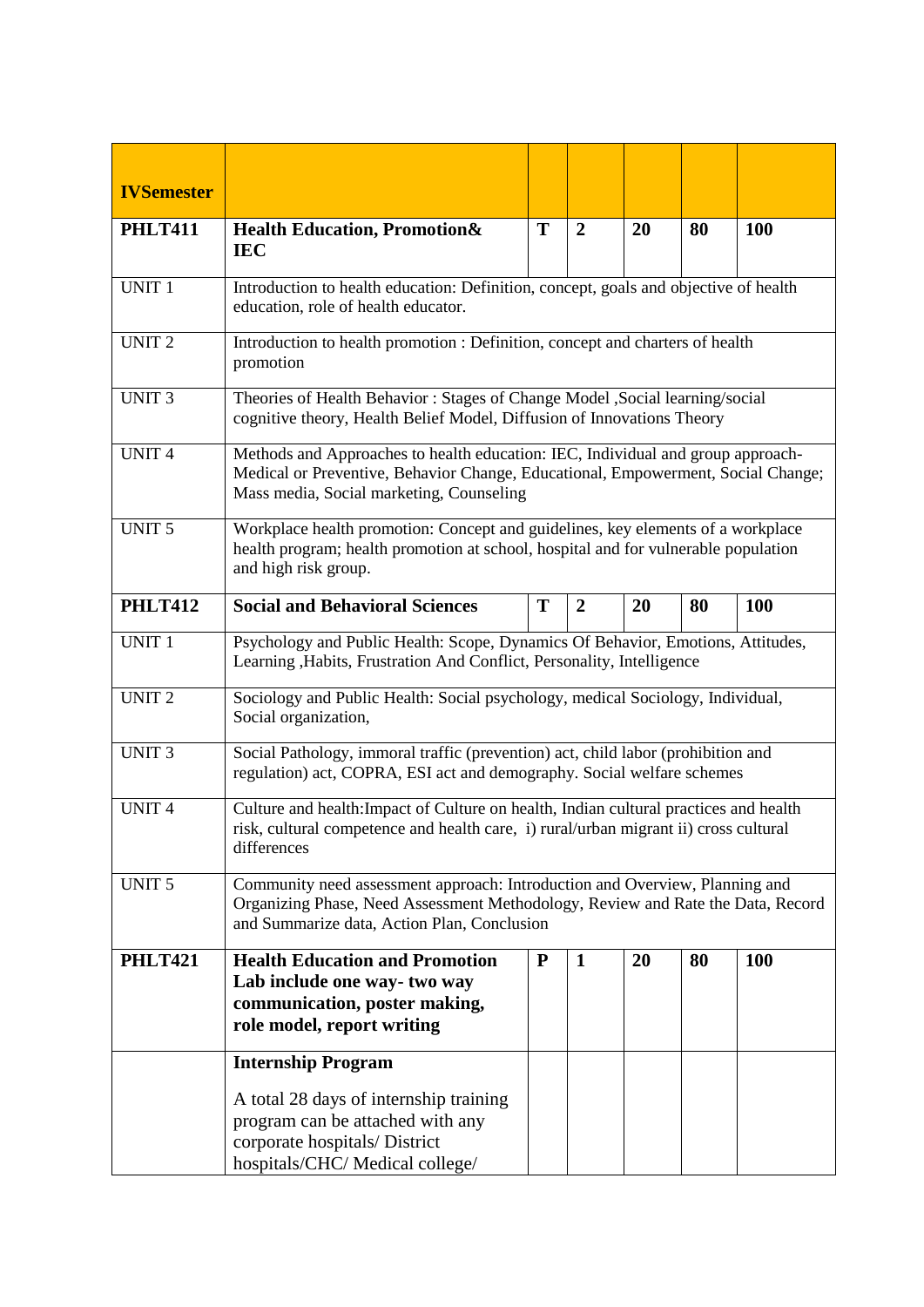| Research organization/NGO in health |  |  |
|-------------------------------------|--|--|
| field/social society in health care |  |  |
| recognized by Institute.            |  |  |

## **Syllabus applied for the batch admitted in session 2018-19**

| <b>V</b> Semester |                                                                                                                                                                                                                                                                                                                                                                                                      |           |                  |    |    |            |  |  |  |
|-------------------|------------------------------------------------------------------------------------------------------------------------------------------------------------------------------------------------------------------------------------------------------------------------------------------------------------------------------------------------------------------------------------------------------|-----------|------------------|----|----|------------|--|--|--|
| <b>PHLT511</b>    | <b>Research Methodology</b>                                                                                                                                                                                                                                                                                                                                                                          | T         | $\boldsymbol{2}$ | 20 | 80 | <b>100</b> |  |  |  |
| <b>UNIT 1</b>     | Scientific research: Nature and Scope, Basic Principles of scientific research, Steps<br>involved in a scientific study/investigation, Formulation of Hypothesis, sources,<br>qualities of a workable hypothesis.                                                                                                                                                                                    |           |                  |    |    |            |  |  |  |
| <b>UNIT2</b>      | Ethical issues: Ethics and Medical experimentation, general ethical principles, ethical<br>committee, Nuremberg code, Helsinki declaration.                                                                                                                                                                                                                                                          |           |                  |    |    |            |  |  |  |
| UNIT <sub>3</sub> | Research Methods: Social Surveys, Case Study, Clinico-social case study (family<br>study) Experimental methods meaning. Types-Trial and Error, Observational studies,<br>multicentric study, Natural experiment, post facto experiment, Laboratory<br>experiments, attitude analysis.                                                                                                                |           |                  |    |    |            |  |  |  |
| <b>UNIT4</b>      | Design of Sample Survey: Basic Principles of sample survey, types of sampling. Data<br>Collection: Methods-Schedule Mailed Questionnaire, Interview, Observation, testing<br>of instrument, scaling technique for data analysis<br>Classification and Tabulation: objectives, characteristics, kinds and statistical series-<br>array, discrete, continuous. Presentation of Data, Analysis of Data. |           |                  |    |    |            |  |  |  |
| <b>UNIT 5</b>     | Report Writing: Abstract, Introduction, Objectives, Methodology, Results, Discussion,<br><b>Conclusion and Recommendations</b>                                                                                                                                                                                                                                                                       |           |                  |    |    |            |  |  |  |
|                   |                                                                                                                                                                                                                                                                                                                                                                                                      |           |                  |    |    |            |  |  |  |
| <b>PHLT512</b>    | <b>Public Health Management</b>                                                                                                                                                                                                                                                                                                                                                                      | T         | $\overline{2}$   | 20 | 80 | <b>100</b> |  |  |  |
| <b>UNIT 1</b>     | Concept, principles and theories of programme planning; Application of programme<br>planning to Health education and extension                                                                                                                                                                                                                                                                       |           |                  |    |    |            |  |  |  |
| <b>UNIT2</b>      | Systematic development of plan of work, programme projection; Machinery for<br>planning at the National level. Inventory programs.                                                                                                                                                                                                                                                                   |           |                  |    |    |            |  |  |  |
| <b>UNIT3</b>      | National health programme                                                                                                                                                                                                                                                                                                                                                                            |           |                  |    |    |            |  |  |  |
| <b>UNIT4</b>      | Evaluation techniques and their applications. Methods of monitoring and evaluation;<br>types, procedures, steps, techniques and principles of evaluation; health audit                                                                                                                                                                                                                               |           |                  |    |    |            |  |  |  |
| <b>UNIT 5</b>     | Indicators for programs/Projects, Critical analysis of India's Five Year Plans in<br>relation to developmental objectives and programmes for the rural India;                                                                                                                                                                                                                                        |           |                  |    |    |            |  |  |  |
| <b>PHLT521</b>    | <b>Research and Health Management</b><br>Lab include sample size estimation,<br>questionnaire and interview.<br><b>Immunization program</b>                                                                                                                                                                                                                                                          | ${\bf P}$ | $\boldsymbol{2}$ | 20 | 80 | <b>100</b> |  |  |  |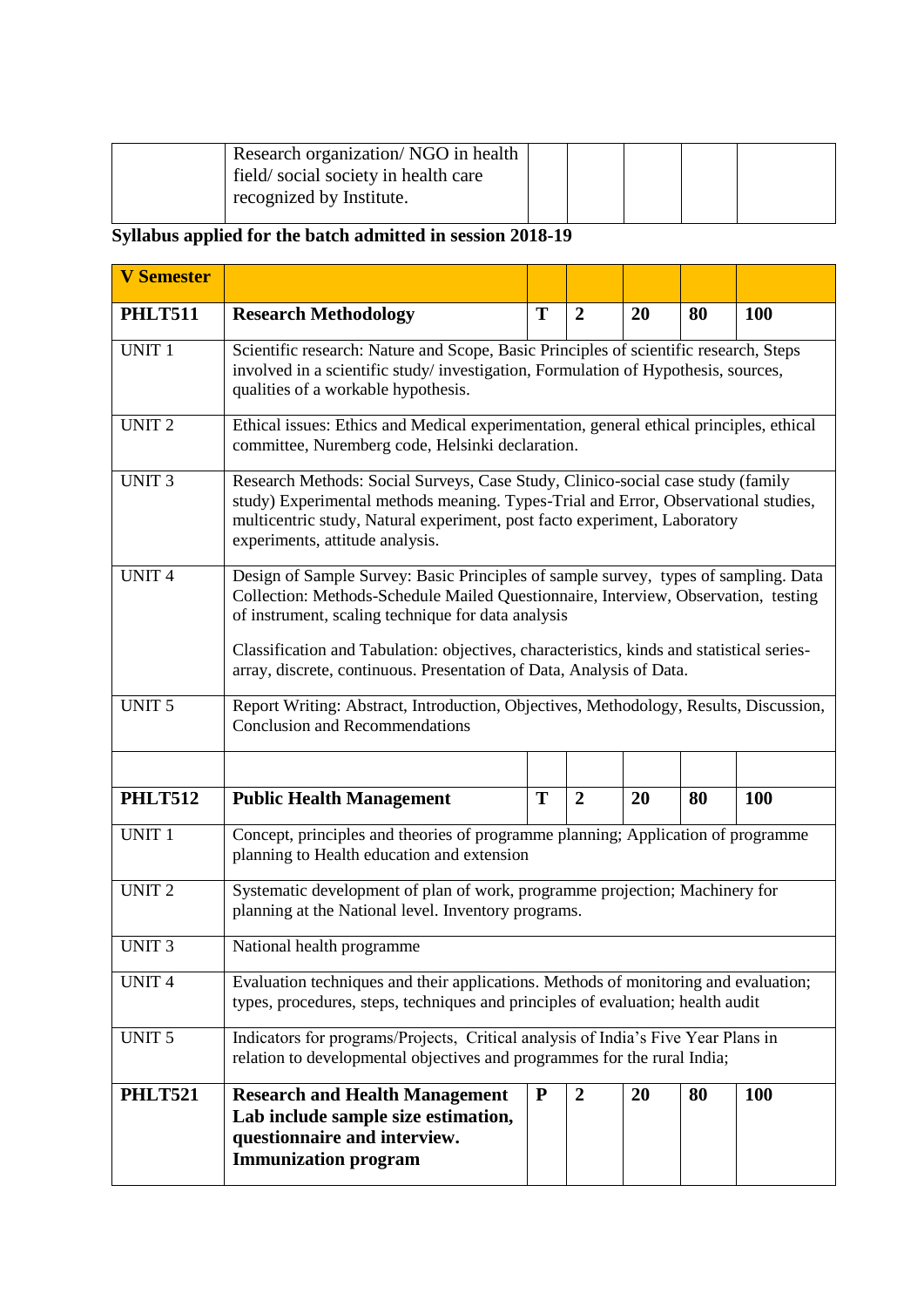|                              | <b>Internship program</b>                                                                                                                                                                                                                                                                                                                                     |   |                |    |    |            |  |  |
|------------------------------|---------------------------------------------------------------------------------------------------------------------------------------------------------------------------------------------------------------------------------------------------------------------------------------------------------------------------------------------------------------|---|----------------|----|----|------------|--|--|
|                              | Health awareness programs,<br>conferences, old age home/ water<br>sanitation/PWD dept., Pollution<br>control dept./ Medical waste dept.,<br>Health Insurance companies/<br>Bhamashah scheme, Industrial visit,                                                                                                                                                |   |                |    |    |            |  |  |
|                              | PMR dept.                                                                                                                                                                                                                                                                                                                                                     |   |                |    |    |            |  |  |
|                              |                                                                                                                                                                                                                                                                                                                                                               |   |                |    |    |            |  |  |
| <b>VI</b><br><b>Semester</b> |                                                                                                                                                                                                                                                                                                                                                               |   |                |    |    |            |  |  |
| <b>PHLT611</b>               | <b>Special Issues in Public Health I</b>                                                                                                                                                                                                                                                                                                                      | T | $\overline{2}$ | 20 | 80 | 100        |  |  |
| <b>UNIT 1</b>                | Gender and Health: Status of women in society, Equity and Equality, Role of women<br>in family, life cycle approach, gender issues in different disease conditions.                                                                                                                                                                                           |   |                |    |    |            |  |  |
| <b>UNIT 2</b>                | Public Health Leadership: The role of Leader, Attributes of a Good Leader,<br>Leadership Development and Level of Leadership, The 7Habits of Highly Effective<br>People (Covey), Understand the key concept of Leadership Theory and the Key<br>difference between Management and Leadership and their Relevance to Public Health<br>Practice, Team Building. |   |                |    |    |            |  |  |
| <b>UNIT3</b>                 | Occupational health and Healthcare Legislation in India: definition: law, legislation<br>and program, the Medical Termination of Pregnancy Act, The transplantation of<br>human organs act, PCPNDT Act, The registration of birth and Death act                                                                                                               |   |                |    |    |            |  |  |
| <b>UNIT4</b>                 | International Health: Disease patterns around the world, Regions of the world<br>according to WHO and their overall health status, effect of climate, politics and<br>society on health, and International Health organizations, International Health<br>Regulation                                                                                           |   |                |    |    |            |  |  |
| <b>UNIT 5</b>                | Disaster management: natural and manmade disaster - pre, post preparedness.                                                                                                                                                                                                                                                                                   |   |                |    |    |            |  |  |
| <b>PHLT612</b>               | <b>Special Issues in Public Health II</b>                                                                                                                                                                                                                                                                                                                     | T | $\overline{2}$ | 20 | 80 | <b>100</b> |  |  |
| UNIT <sub>1</sub>            | Air and Noise Pollution Control: Definition of air pollution - pollutants and their<br>sources – effects on human health, vegetation and climate of air pollution –air<br>pollution control legislation – noise pollution –sources and effects – control measures.                                                                                            |   |                |    |    |            |  |  |
| <b>UNIT2</b>                 | Water Pollution: Definition, sources, classification of water pollutants - organic waste,<br>oxygen demanding waste, disease causing wastes, synthetic organic compounds.<br>Sanitation, inorganic pollutants suspended solids and sediments, radioactive materials,<br>BOD, COD, Waste water treatment- primary secondary, tertiary.                         |   |                |    |    |            |  |  |
| <b>UNIT 3</b>                | Solid waste management - classification, origin, methods of solid waste treatment and<br>disposal compositing, sanitary land filling, thermal process (incineration, Pyrolysis)<br>Recycling and reuse. Biomedical waste                                                                                                                                      |   |                |    |    |            |  |  |
|                              | Hazardous waste – sources, identification and management of hazardous waste –<br>treatment and disposal                                                                                                                                                                                                                                                       |   |                |    |    |            |  |  |